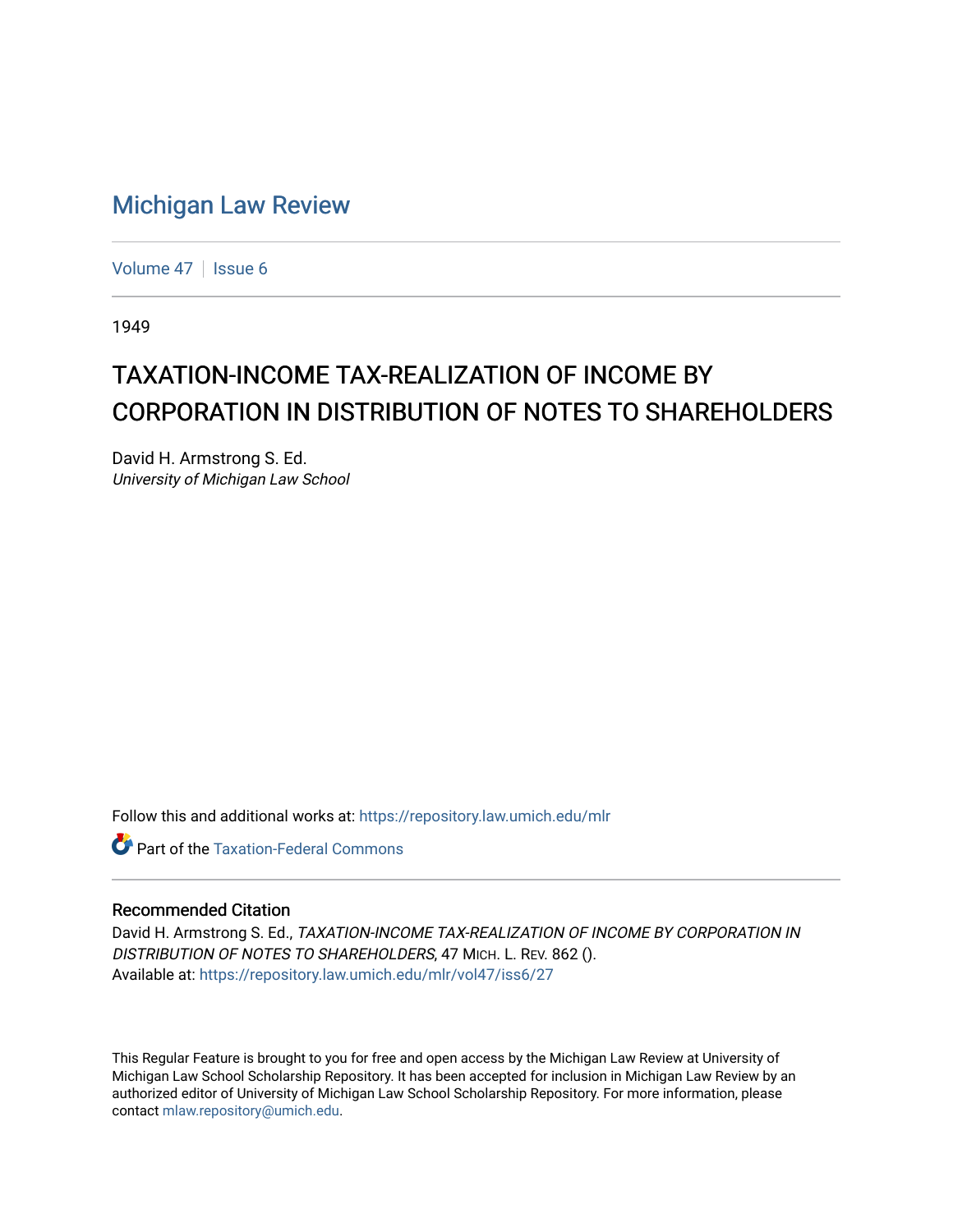TAXATION-lNcoME TAX-REALIZATION op lNcoME BY CoRPoRATION IN Dxs-TRIBUTION OP NoTEs TO SHAREHOLDERS-A corporation charged off notes as worthless prior to 1942. Anticipating future collections on the notes, the corporation distributed them as a dividend in kind. The commissioner determined that the amount collected subsequent to distribution was taxable to the corporation. The Tax Court held that no income was realized by the corporation.<sup>1</sup> On appeal,

1 First State Bank of Stratford, 8 T.C. 831 (1947).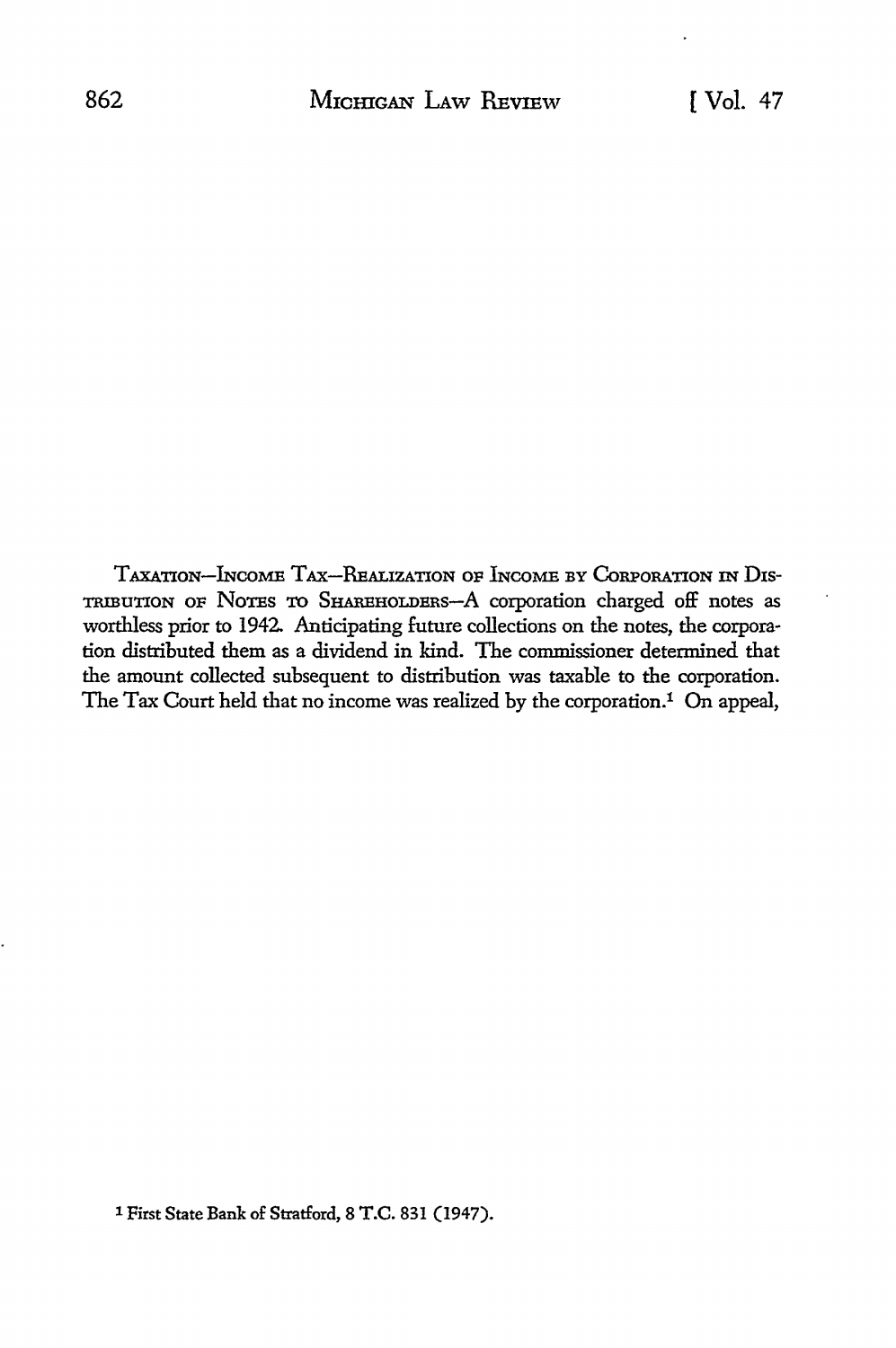*held,* reversed. This was not a distribution of capital assets but rather an assignment of anticipated income. *Commissioner v. First State Bank of Stratford,*  (C.C.A. 5th, 1948) 168 F. (2d) 1004, certiorari denied, 335 U.S. 867, 69 S.Ct. 137 (1948).

A distribution of appreciated capital assets as a dividend in kind was held not to be a realization of income by the corporation in *General Utilities* & *Operating Co. v. Helvering.*<sup>2</sup> Although this view has been uniformly followed,<sup>3</sup> broader concepts of income have been developed around the core of *Helvering v. Horst,4*  where it was held that realization of income may be found in the exercise of the power to procure its payment to another. The *Horst* doctrine, from its inception an effective means of limiting surtax avoidance within a family unit, $5$  has recently been used as a weapon against the avoidance of corporate taxation.<sup>6</sup> The clear case of a lease of corporate property in exchange for fixed payments to the lessor's shareholders was held to result in income to the lessor corporation.<sup>7</sup> The theory in the principal case, however, meets more serious difficulties. The property aspect of a note fits easily into the *General Utilities* pattern, even though it may represent in whole or in part a claim to interest. In a recent attemp to tax collections made on a demand note as income to the donor who had given the note to a charity, the commissioner relied heavily on the *Horst* line of cases. The Sixth Circuit Court of Appeals, however, declined to accept this argument and held that the income was not taxable to the donor since there was no "constructive receipt" of the income before transfer.<sup>8</sup> The court in the principal case exhibits greater facility

<sup>2</sup>296 U.S. 200, 56 S.Ct. 185 (1935).

3 For ramifications of the General Utilities case and allied problems, see Galvin, "Taxable Income to a Corporation from Dividends in Kind," 42 ILL. L. REV. 534 (1947); 3 TAX L. REv. 250 (1948); 1 TAX L. REv. 86 (1945), with a reply, 1 TAX. L. REv. 93 (1945).

4 311 U.S. ll2, 61 S.Ct. 144 (1940). See Shattuck, "Taxation of Deflected Income-The Horst and Eubank Cases," 13 Rocky Mr. L. Rev. 220 (1941); 41 Col. L. Rev. 340 (1941).

<sup>5</sup> See the excellent discussion by Surrey, "The Supreme Court and the Federal Income Tax: Some Implications of the Recent Decisions,'' 35 h.L. L. REv. 779 at 784-791 (1941). See also Commissioner v. Tower, 327 U.S. 280, 66 S.Ct. 532 (1946); Commissioner v. Sunnen, 333 U.S. 591, 68 S.Ct. 715 (1948); Harrison v. Schaffner, 312 U.S. 579, 61 S.Ct. 759 (1941) Cf. Blair v. Commissioner, 300 U.S. 5, 57 S.Ct. 330 (1937).

<sup>6</sup> Since great emphasis is placed upon the corporate entity in justifying the double taxation of corporate income, one might ask if avoidance of the corporate tax by formal devices should be considered in the same manner as individual surtax avoidance'? See Cleary, ''The Corporate Entity in Tax Cases," 1 TAX L. REv. 3 at 11 (1945); Angell, "Tax Evasion and Tax Avoidance," 38 CoL. L. REv. 80 (1938).

<sup>7</sup>United States v. Joliet & Chi. R. Co., 315 U.S. 44, 62 S.Ct. 442 (1942); Brooklyn and Richmond Ferry Co., Inc., 9 T.C. 865 (1947).

<sup>8</sup>See Commissioner v. Timken, (C.C.A. 6th, 1944) 141 F. (2d) 625, affirming 47 B.T.A. 494 (1942), where the argument of the commissioner was very similar to the reasoning adopted by the court in the principal case. In dismissing this argument the court in the Timken case said, id. at 629: "It is certain that [donor] had no 'economic benefit' from the note or interest therein." Accord, Annie A. Colby, 45 B.T.A. 536 (1941). Both of these cases are distinguishable from the Horst case on the ground that the income was not collected by the donee in the same year the gift was made.